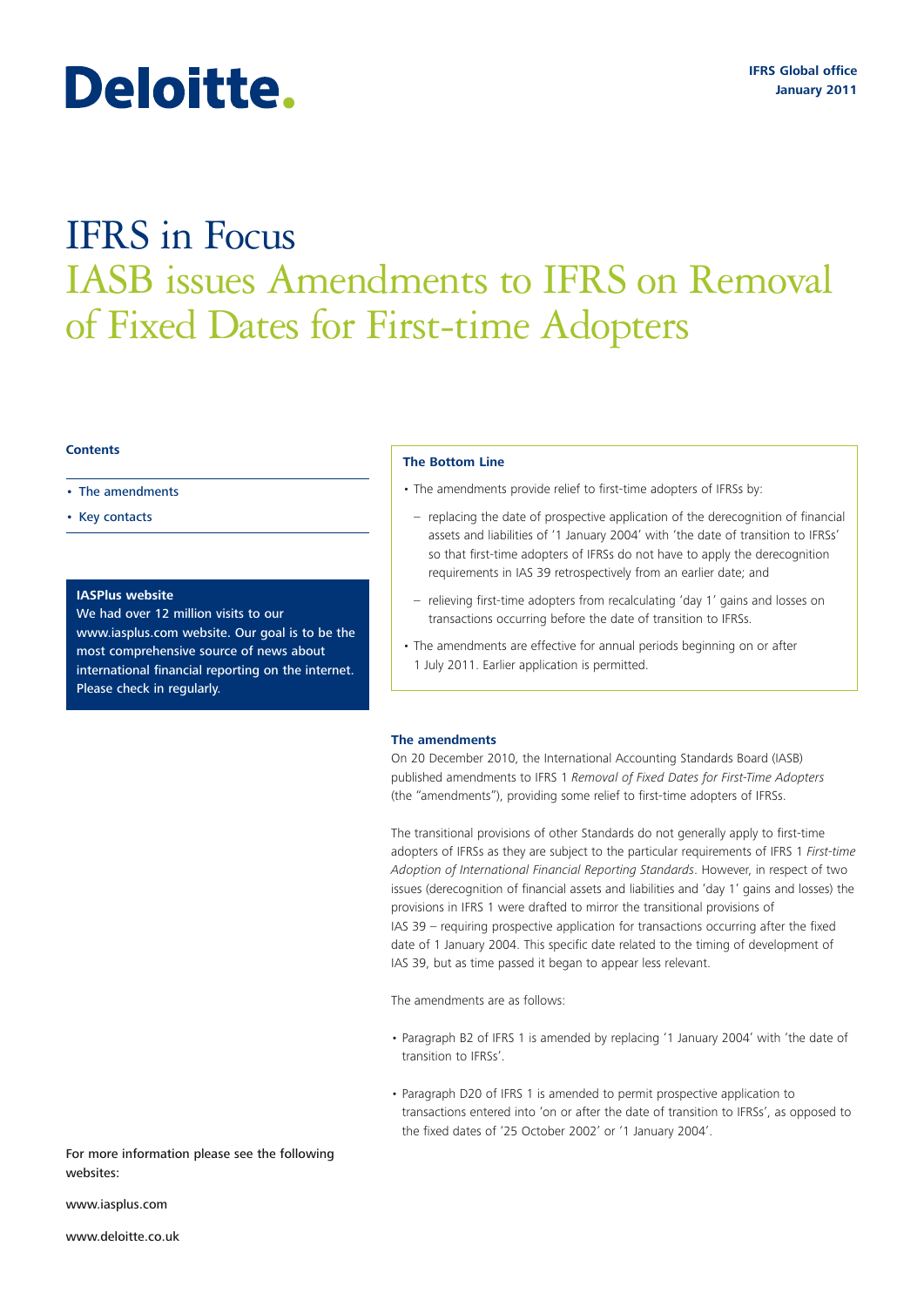With these amendments, the IASB recognised that the fixed date of 1 January 2004 is no longer relevant to the financial statements of first-time adopters in jurisdictions that are, or will be, adopting IFRSs and that the cost of reconstructing transactions which occurred several years ago would most likely outweigh the benefit to be achieved in doing so.

#### **Observation**

A first-time adopter of IFRSs can still apply the derecognition requirements in IAS 39 retrospectively from an earlier date, provided that the information needed to apply IAS 39 to financial assets and financial liabilities derecognised as a result of transactions prior to the first-time adopter's date of transition was obtained at the time of initially accounting for those transactions.

#### **Effective date**

The amendments are effective for annual periods beginning on or after 1 July 2011. Earlier application is permitted.